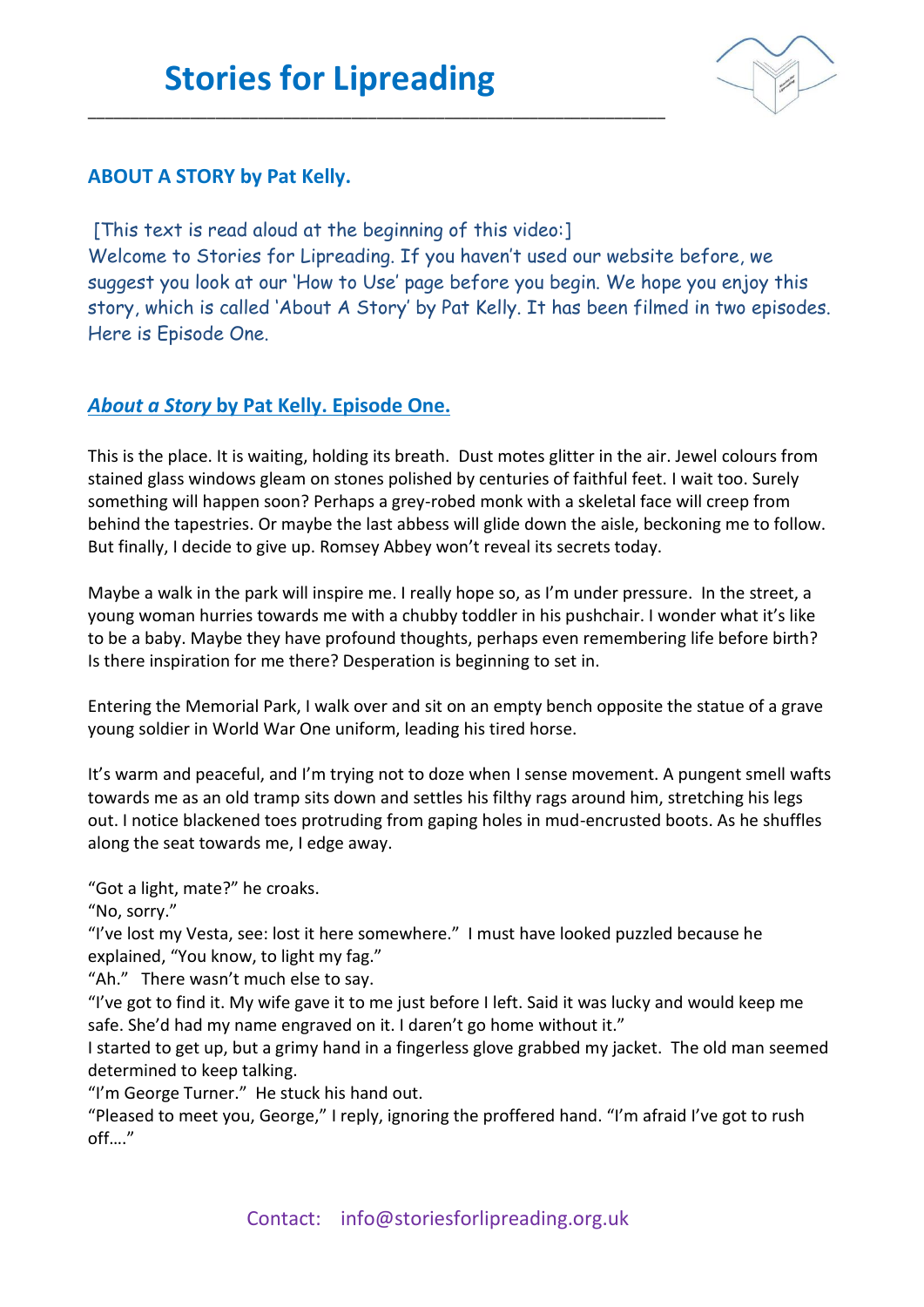## **Stories for Lipreading**

\_\_\_\_\_\_\_\_\_\_\_\_\_\_\_\_\_\_\_\_\_\_\_\_\_\_\_\_\_\_\_\_\_\_\_\_\_\_\_\_\_\_\_\_\_\_\_\_\_\_\_\_\_\_\_\_\_\_\_\_\_\_\_\_\_\_\_\_



George was having none of it. "I used to come here all the time with my pals. We'd bring the horses down for a bit of a gallop and a good feed on some fresh grass. We were camped up there." He pointed to somewhere invisible, in the distance. "'Course, it wasn't a park then, more of a meadow. A lot different to the Mile End Road, I can tell you. I met my wife here: my Mary. She's a local girl."

"That's lovely." Best to humour him, I suppose.

"We got married up there, in the Abbey, just before I was sent off to the Front. Got a letter a few weeks later telling me she was in the family way. Had our boy christened there too, called him Alfred. I haven't seen him since, nor my lovely Mary." He wiped his eye with his filthy hand. "What about you? You married?"

"I was." I swallowed, as Ellen's face floated into my mind. "The doctors couldn't save her. Or the baby."

"Oh. I'm sorry to hear that, lad." I just nodded, and stood to walk away.

"Do me a favour please, mate. If you find my Vesta, could you leave it somewhere for me? Hide it in that bush?" He pointed towards a laurel bush next to the bench. "I'm always down here so I'll pick it up. Ta."

I nodded and strolled off.

## *About a Story* **by Pat Kelly. Episode Two.**

I didn't sleep well that night. I had an appointment in London next day with Daniel, my publisher. It was an uncomfortable meeting. "Where is it then?" he demanded. I made a hopeless gesture with my hands. "Oh, come on. You must have the first chapter surely? A synopsis? An idea even?" He sounded even more desperate than I felt. "Look, I know things are difficult, but get stuck into your work. It'll help. Anyway, if you don't come up with at least the synopsis by the end of next week, you'll have to pay back the advance."

Walking in the park next day, I looked for the old man. I bought a cup of tea from the kiosk and sat down, contemplating my situation. Daniel was right about not just wrapping myself in grief. Then, a gleam of sunlight glinted on something in a nearby flowerbed. I went over and saw the corner of a metallic object just peeping out of the ground. Scraping the soil away, I found a small, silver box with some engraving on it. "George B. Turner". His Vesta? I slipped it into my pocket and went over to the agreed bush, shaking a bit. Making sure nobody was watching, I half-buried it in the earth. Then I walked across to the war memorial, and read the names. There he was. "George B. Turner."

Had I really met a long-dead old man in this park? Maybe my story had found me? I decided to do some research and see where it led.

I discovered that the Memorial Park had been the site of an Army Remount Camp, preparing horses for the Front. I tracked George Bernard Turner through the military records and traced his descendants. Everything fell into place. He'd been quite a hero, killed at the Somme in July 1916,